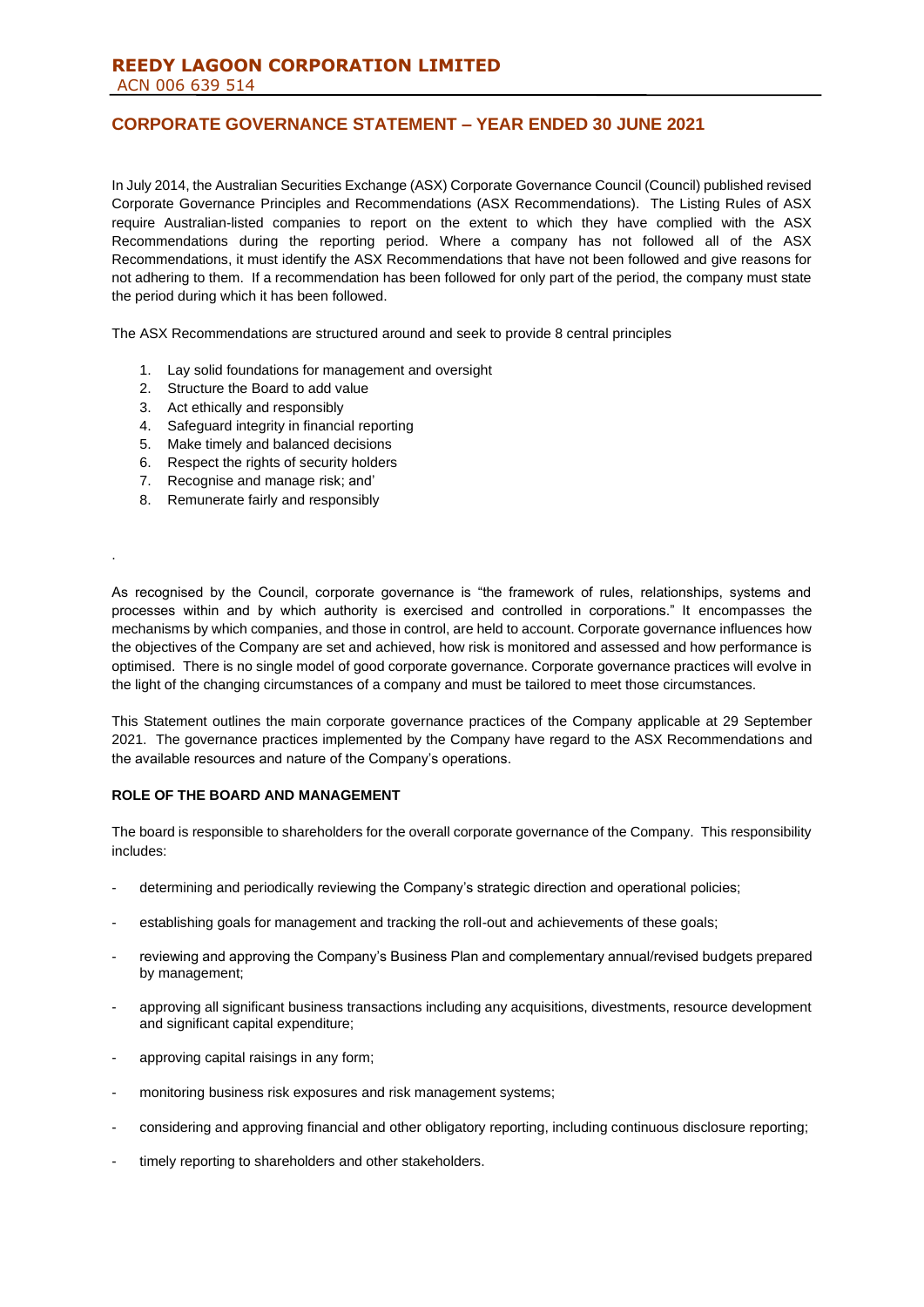# **CORPORATE GOVERNANCE STATEMENT – YEAR ENDED 30 JUNE 2021**

A strategic balance is maintained between the responsibilities of the Chairman (in his non-executive capacity), the Managing Director and the other Director.

As Non-Executive Chairman, the specific executive responsibilities of Mr J M Hamer are:

- ensuring the efficient organisation and conduct of the Board's function,
- oversee the Company's strategy in relation to exploration,
- evaluate, in conjunction with the Managing Director, opportunities that may arise in the minerals industry from time to time,
- consider exploration and development orientated capital expenditure and recommend appropriate courses of action; and
- overseeing that membership of the Board is skilled and appropriate for the Company's needs.

The Managing Director, (being Mr G Fethers during the whole financial period), is accountable to the Board for the management of the Company within the policy and authority levels prescribed by the Board from time to time. He is responsible for the day-to-day management of the Company's principal business operations and elsewhere and has the authority to approve non-planned capital expenditure, business transactions and personnel appointments within predetermined limits set by the Board.

The Managing Director's specific responsibilities include:

- preparing the Company's strategic and quarterly operating plan and, following its adoption by the Board, ensuring that business development is in accordance with that plan,
- evaluating mining projects and formulating strategies to acquire, farm-in or obtain interests in suitable projects and divest non-essential projects in which the Company has an interest,
- engaging appropriately qualified contractors to undertake exploration programmes approved by the Board,
- interfacing with analysts, brokers, investors and the Company's appointed advisers regarding the Company's performance, a role shared with the Non-Executive Chairman,
- responding to written or telephonic shareholder enquiries, and
- maintaining overall management of the Company's reporting, statutory accounting, auditing, treasury, taxation and insurance covers with his specific responsibilities including:
	- preparing program and other expenditure budgets for the approval of the Board and monitoring the financial performance of the Company against approved budgets,
	- ensuring that appropriate financial reports are provided to the Board at each of its meetings and, on a quarterly, biannual and annual basis, to the Board and, in conjunction with the Company Secretary, also to the ASX, and
	- monitoring the Company's risk management framework to ensure that established policies, guidelines, procedures and controls are implemented.

In the capacity of Company Secretary Mr G Fethers is responsible for ensuring that the Board also receives relevant information and reports (notably on auditing, taxation and legal matters) at its regular meetings and otherwise as appropriate. The Company Secretary is responsible for the lodgement of statutory financial statements and ASX/ASIC reporting, including any correspondence in relation to ASX reporting and of a non-routine nature from ASIC.

The Board has responsibility for protecting, guiding and monitoring the business affairs of the Company in the interests and for the benefit of stakeholders.

To fulfil this role, the Board is responsible for the strategic direction of the business, establishing goals for management and monitoring the achievement of goals. Responsibility for day-to-day activities of the entity is delegated to the Managing Director. The Company's Board and management jointly strive to achieve best practice in meeting their responsibilities for the business and affairs of the Company.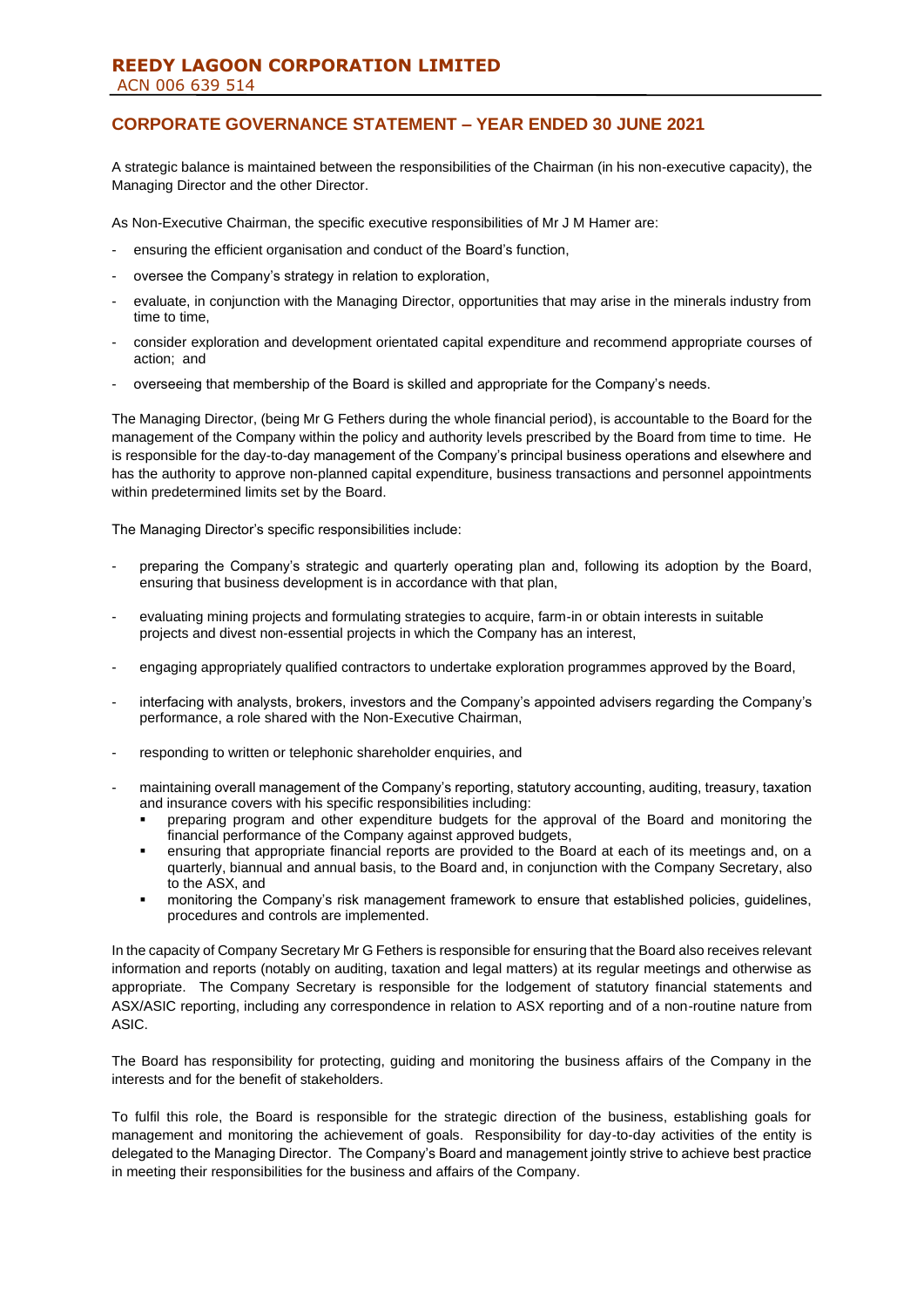# **CORPORATE GOVERNANCE STATEMENT – YEAR ENDED 30 JUNE 2021**

The Board Charter is available on the Company's website [\(www.reedylagoon.com.au](http://www.reedylagoon.com.au/) and specifically at: <https://www.reedylagoon.com.au/about-us/corporate-governance/> . The Charter outlines details of:

- the role and responsibilities of the Board of directors;
- **•** the role and responsibilities of the Chairman and the Company Secretary;
- **■** delegations of authority;
- membership; and
- Board processes

#### **COMPOSITION OF THE BOARD**

The Board comprises two non-executive directors (Mr J Hamer and Mr A Griffin) who are considered by the Board to be independent in terms of Council's definition of an independent director, and one executive director (Mr G Fethers) who is not considered by the Board to be independent in terms of Council's definition of an independent director. It is noted that all of the directors hold substantial shareholdings in the Company but such interests are not reasonably to be seen to interfere with the director's capacity to bring an independent judgement to bear on issues before the Board and to act in the best interests of the entity and its security holders generally.

The Board has adopted and implemented a number of measures to ensure that independent judgement is achieved and maintained in respect of its decision-making processes, which include the following:

- directors are entitled to seek independent professional advice at the Company's expense, subject to the prior approval of the non-executive Chairman; and
- directors having a conflict of interest in relation to a particular item of business must absent themselves from the board meeting before commencement of discussion and the taking of a vote on the matter.

The names, qualifications and periods of office of the current directors of the Company as at the date of this statement are set out in the Directors Report in the 2021 Annual Report (to be released in September).

The Board believes three directors are adequate given the size, nature and scope of the Company's current operations but intends to appoint a fourth and independent director when activities increase. There is no formal program for inducting new directors due to the size of the Company which does not comply with recommendation 2.6 of the ASX Recommendations.

The independent Chairman has a casting vote.

The Company does not have a nomination committee and consequently does not comply with recommendation 2.1 of the ASX Recommendations. The Board is of a size and composition which is conducive to making the relevant decisions itself efficiently and expeditiously.

The Company does not have a board skills matrix setting out the mix of skills and diversity that the board currently has or is looking to achieve in its membership and consequently does not comply with recommendations 2.2 of the ASX Recommendations. The Board is of a size and composition which is conducive to making the relevant decisions itself efficiently and expeditiously.

The Board does not intend to establish an audit committee and consequently does not comply with Recommendation 4.1 of the ASX Recommendations. The Board does not intend to establish a risk committee and consequently does not comply with Recommendation 7.1 of the ASX Recommendations. The Board does not intend to establish a remuneration committee and consequently does not comply with Recommendation 8.1 of the ASX Recommendations. Instead the Board will discharge its responsibilities in respect of audit, risk management and remuneration of directors and senior executives. The Board is of a size, composition and physical location which is conducive to making the relevant decisions itself efficiently and expeditiously.

The Board is of the view that it is adequately structured to meet the needs and governance of the Company having an independent non-executive Chairman with a casting vote and with each current director bringing a range of different and complementary skills and experience to the Company as indicated in the Directors' Report in the 2021 Annual Report to be released in September).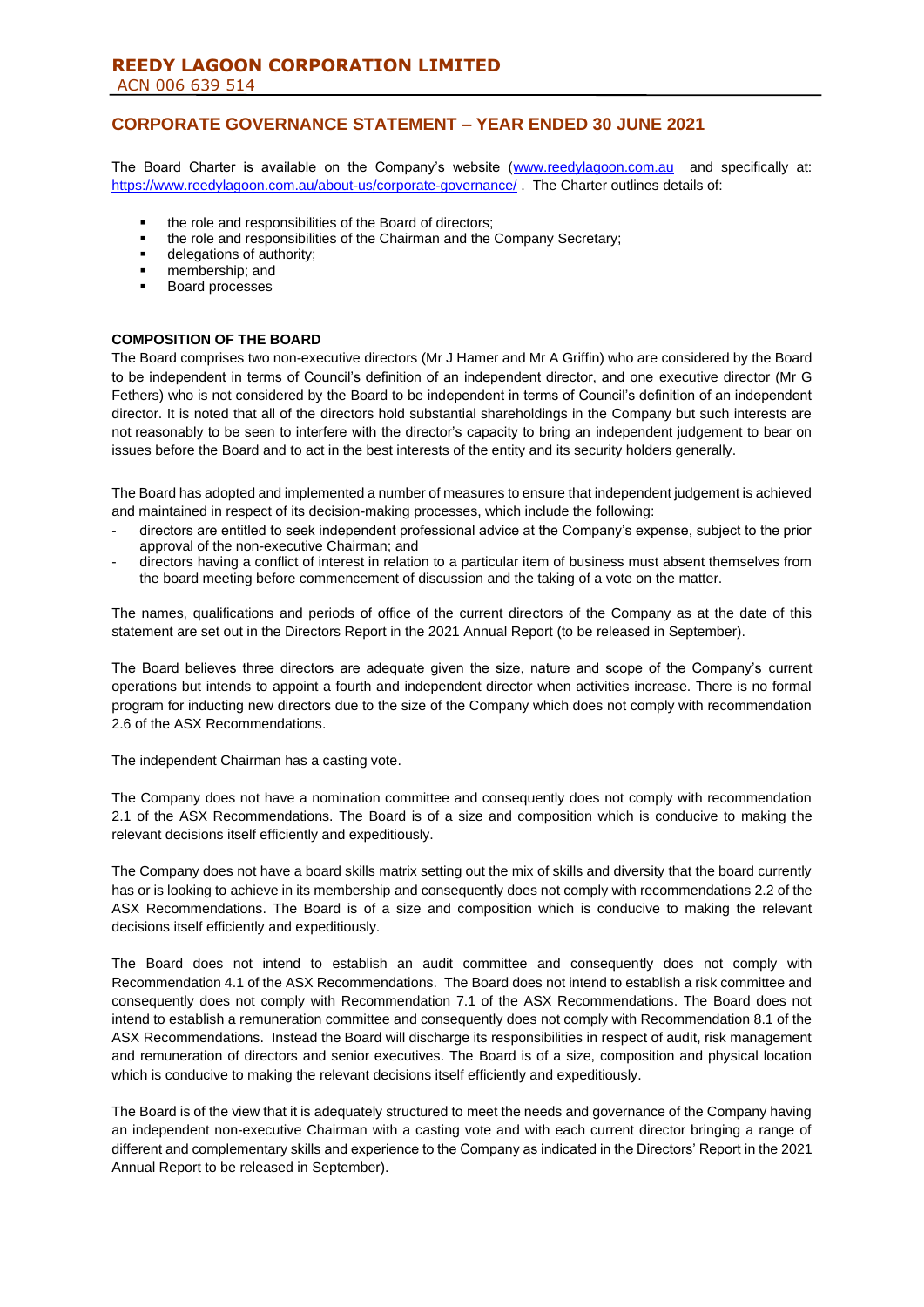### **REEDY LAGOON CORPORATION LIMITED** ACN 006 639 514

## **CORPORATE GOVERNANCE STATEMENT – YEAR ENDED 30 JUNE 2021**

The Board is responsible for the appointment of the Managing Director and conducts an ongoing review of his performance. The Chairman is responsible for collating the views of the other directors for the purposes of reviewing the performance of the Board.

A formal performance evaluation of the board and its members has not taken place since the end of the last financial period.

#### **ETHICAL AND RESPONSIBLE DECISION MAKING**

It continues to be the policy of the Company for directors, officers and employees to observe high standards of conduct and ethical behaviour in all of the Company's activities. This includes dealings with suppliers, business partners, regulatory authorities and the general communities in which it operates. Officers and employees of the Company are expected to:

- comply with the law.
- act honestly and with integrity and objectivity,
- not place themselves in situations which result in divided loyalties,
- use the Company's assets responsibly and in the interests of the Company and,
- be responsible and accountable for their actions.

The Company established a trading policy in 2007 which all directors, officers and employees are required to observe and is available on the Company's website [\(www.reedylagoon.com.au\)](http://www.reedylagoon.com.au/). A copy will be provided to any shareholder on request to the Company Secretary.

The Company actively supports diversity within the organisation including, but not limited to, gender, age, ethnicity and cultural background. However, the Company does not have a specific policy for gender diversity and consequently does not comply with recommendation 1.5 of the ASX Recommendations. Directors consider the number of people within the Company to be too small to benefit from such a policy.

#### **INTEGRITY OF FINANCIAL REPORTING**

The Company's Managing Director declares in writing to the board (in accordance with section 295A of the Corporations Act 2001 that, in his opinion, the consolidated financial statements of RLC and its controlled entities for each half and full financial year have been properly maintained and that the financial statements comply with the appropriate accounting standards and give a true and fair view of the Company's financial position and performance and that the opinion has been formed on the basis of a sound system of risk management and internal control which is operating effectively.

The objectives of the Board are to:

- ensure the integrity of external financial reporting,
- ensure that controls are established, maintained and adhered to in order to safeguard the Company's financial and physical resources,
- ensure that systems or procedures are in place and operational so that the Company complies with relevant statutory and regulatory requirements,
- assess financial risks arising from the Company's operations, and consider the adequacy of measures taken to moderate those risks, and
- liaise with external auditors periodically.

The appointment of an external auditor is subject to ratification by shareholders at an Annual General Meeting. The Board:

- reviews the performance of the external auditor on an ongoing basis;
- ensures the external auditor has arrangements in place for the rotation of the audit engagement partner including that the audit engagement partner must rotate every five years; and
- ensures any non-audit services provided by the external auditor do not compromise the independence of the external audit function.

### **CONTINUOUS DISCLOSURE TO ASX**

The Board is responsible for monitoring compliance with ASX Listing Rule disclosure requirements and approves each proposed announcement to ASX before it is released. The Company Secretary is responsible, under the ASX Listing Rules, for all communications with ASX. The Non-Executive Chairman, Managing Director and